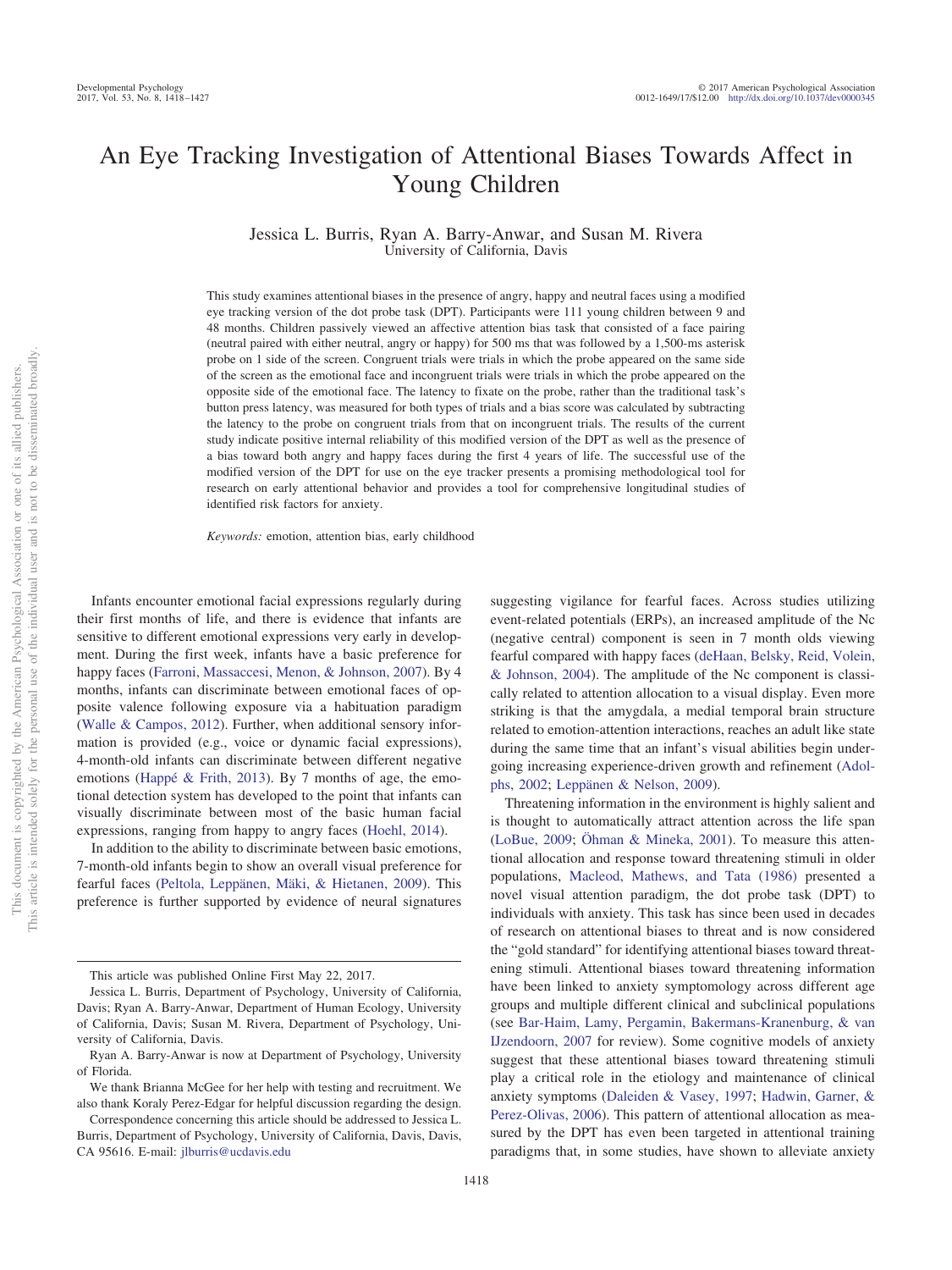levels [\(Bar-Haim, 2010;](#page-8-8) [Hakamata et al., 2010;](#page-8-9) [Waters, Pittaway,](#page-9-6) [Mogg, Bradley, & Pine, 2013\)](#page-9-6).

Researchers commonly utilize the DPT with emotionally valenced words or pictures to identify and quantify attentional biases (e.g., [Koster et al., 2004;](#page-9-7) [MacLeod et al., 1986;](#page-9-5) [Mogg & Bradley,](#page-9-8) [1999;](#page-9-8) [Mogg, Bradley, de Bono, & Painter, 1997;](#page-9-9) [Salemink, van](#page-9-10) [den Hout, & Kindt, 2007\)](#page-9-10). The DPT with threatening stimuli has been used extensively in anxiety research, though many methodological variations of the task exist (for review see [Bar-Haim et al.,](#page-8-5) [2007\)](#page-8-5). Some studies have used varying exposure time to the emotional stimuli [\(Mogg et al., 1997;](#page-9-9) [Waters, Kokkoris, Mogg,](#page-9-11) [Bradley, & Pine, 2010\)](#page-9-11). Even the spatial layout of the task has varied, with some studies presenting the paired stimuli on the left and right side of the screen and some presenting the images on the top and bottom of the screen (see [Bar-Haim et al., 2007](#page-8-5) for review of common DPT variations). The classic administration of the task consists of a stimulus pairing (emotion related word or image paired with a neutral word or image) presented simultaneously on a screen. These stimuli rapidly disappear and are immediately followed by a simple visual probe (asterisk or cross-hair) presented on one side of the screen. The participant is instructed to push a button response as quickly and accurately as possible to indicate the side of the screen in which the probe appears. A faster response time to probes that appear on the side where the emotional face or word was presented indicates an "attentional bias" toward that emotional stimulus; that is, the individual's attention was drawn to that side of the screen causing him or her to more quickly detect the probe.

The DPT is specifically designed to investigate the attentional reaction to the presence of affect rather than processing of affect itself. The DPT is not aiming to investigate exogenous attentional patterns to overt visual exploration of the faces, especially given the quick speed with which the faces are often shown. At this rapid presentation rate we would not expect differential looking patterns to the faces (e.g., more looking to the eyes in fearful faces vs. neutral faces), but the task is instead designed to investigate reaction to a more gestalt processing of the presence of the faces.

Although attentional biases (specifically those toward threatening information) are commonly investigated in the anxiety literature, their presence is rarely investigated in typically developing populations. Although there is evidence that adults with clinical levels of anxiety (but not those without anxiety) are likely to be attentionally biased toward threat [\(Bar-Haim et al., 2007\)](#page-8-5), it is unknown if that pattern develops over time or if it is present early in life. Some studies have shown that threat related attentional biases are typical for all children, regardless of anxiety level [\(Ehrenreich & Gross, 2002;](#page-8-10) [Kindt, Bierman, & Brosschot, 1997;](#page-8-11) [Kindt, Brosschot, & Everaerd, 1997;](#page-8-12) [Morren, Kindt, van den Hout,](#page-9-12) [& van Kasteren, 2003\)](#page-9-12). [Waters, Lipp, and Spence \(2004\)](#page-9-13) showed that although anxious 9- to 12-year-old children showed a greater attentional bias toward affective stimuli overall, both anxious and nonselected children showed attentional biases toward threatening stimuli. In a separate study, [Waters, Wharton, Zimmer-Gembeck,](#page-9-14) [and Craske \(2008\)](#page-9-14) showed that nonanxious children ages 8 to 12 years showed no attentional bias.

Some have theorized that nonanxious individuals learn to inhibit this threat bias as they age, while children with anxiety do not [\(Kindt & van den Hout, 2001\)](#page-9-15). If this is the case, one would expect to see a threat-related bias in all young children. Other researchers have posited that attentional biases toward threat are specifically linked to anxiety that develops early during development [\(Kindt &](#page-9-15) [van den Haut, 2001\)](#page-9-15). Thus, although there is some evidence to support the theory that all young children have a bias toward threat that goes away over time, the literature remains unclear, and the lack of a task that is comparable to the one used in older children and adults has prevented researchers from investigating the development of these biases in very young children. Development of such a task is an important step toward understanding the developmental trajectories of these biases.

Although the DPT is widely used to measure attentional biases across many diverse experimental conditions, and presents as a strong candidate task for this purpose, problems with reliability and internal consistency are commonly reported. [Schmukle \(2005\)](#page-9-16) reviewed these discrepancies and investigated internal consistency and test–retest reliability of both a threatening word and a threatening image version of the DPT. Both versions of the task showed poor internal consistency and poor test–retest reliability. Numerous other studies have shown poor reliability measurements of the classic version of the DPT [\(Kappenman, Farrens, Luck, & Proud](#page-8-13)[fit, 2014;](#page-8-13) [Staugaard, 2009\)](#page-9-17). Conversely, some studies that have investigated reliability of the DPT have shown the task to have good internal consistency [\(Bar-Haim, 2007\)](#page-8-5). The literature remains mixed as to the reliability of the traditional manual reaction time (RT) version of the task for consistently measuring attentional behavior.

To try to better capture true, reliable attentional behavior on the DPT, multiple different neuroimaging techniques have been employed, though none deal with developmental populations. [Kap](#page-8-13)[penman et al. \(2014\)](#page-8-13) used an ERP version of the task that would be better able to capture the initial attention shift to the emotional stimulus. The ERP component N2pc acts as a measure of attention that can be time-locked to the presentation of the affectively arousing stimulus to better measure attentional biases directly. Using these methods, [Kappenman et al. \(2014\)](#page-8-13) showed a group level bias toward threatening images that was related to an attention shift that occurred 186ms after the onset of the image, a shift so rapid that it would not have been picked up by the standard button response. Along a similar vein, [Carlson, Reinke, & Habib,](#page-8-14) [\(2009\)](#page-8-14) showed backward masked fearful faces in an fMRI DPT and only presented the emotional faces for 33 milliseconds, providing support for the attentional system's ability to very rapidly orient to emotional stimuli. [Price et al. \(2014\)](#page-9-18) also utilized the DPT in the fMRI environment with two different conditions, a face presentation time of 200 ms and 2,000 ms. They showed that anxious participants were vigilant for threat on the short trials but showed avoidance of threat on the long trials, providing insight into the neural processes underlying the task and giving support to maintaining a short presentation time of the face stimuli in the DPT to capture group differences in emotional biases.

In the classic administration of the DPT, the behavioral button press response to the location of the probe represents multiple distinct neural processes that are occurring between the presentation of the visually presented stimuli and the motoric identification of the probe location. This potentially presents a challenge with the classic administration of the task, in that the attentional processes that are related to the processing of the stimulus are occurring temporally before the motor response to the probe. Therefore, the task is measuring related, but downstream attentional behavior and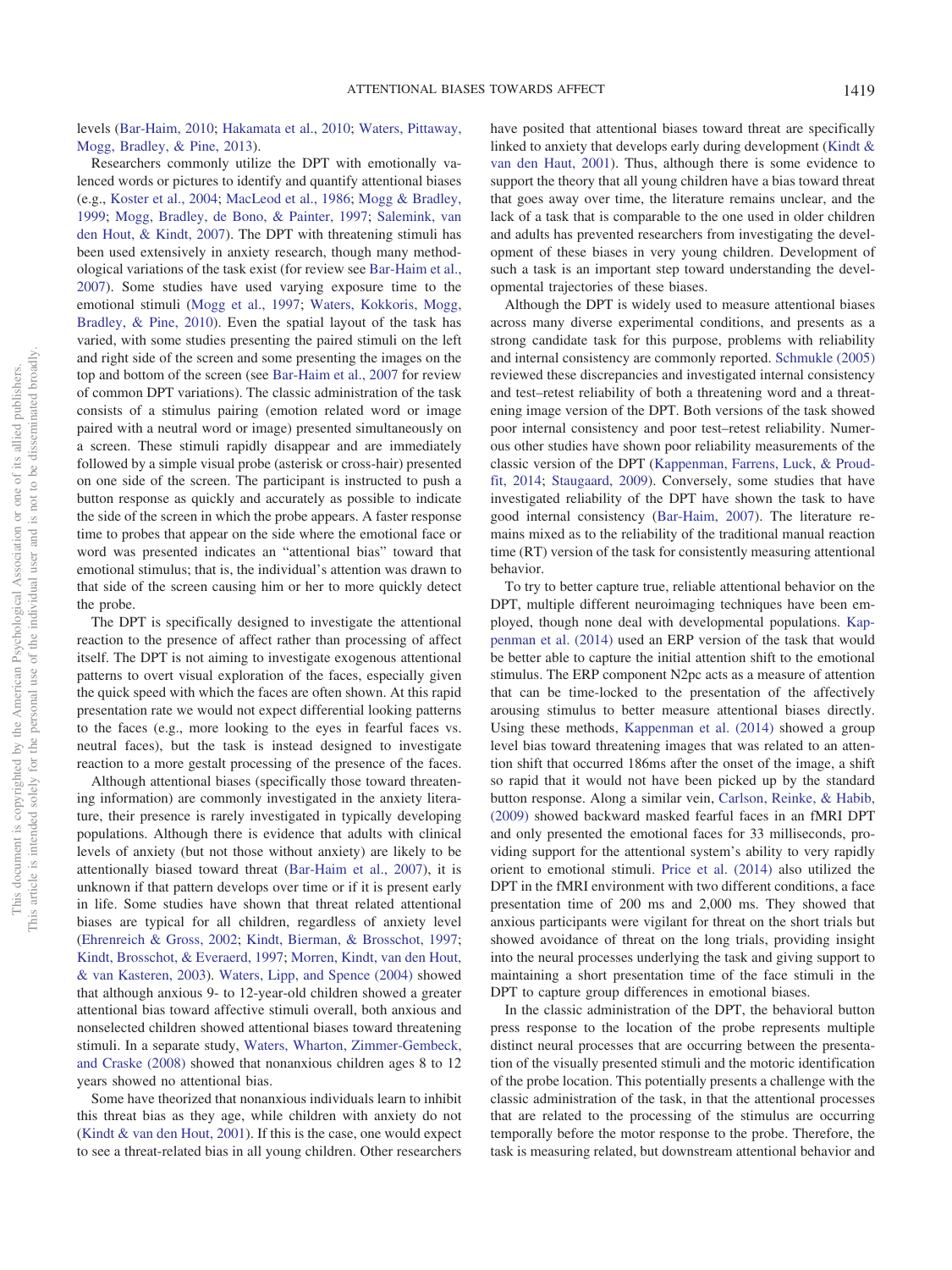is only indirectly measuring the attentional system's response to the presence of the emotional stimuli. Research has shown that visual attention shift can occur in under 100 ms [\(Müller & Rabbitt,](#page-9-19) [1989\)](#page-9-19); which, in the case of the classic administration of the dot probe task, indicates that after initially attending to the emotional stimuli an individual's attentional system may become disengaged before the probe appears. This may contribute to the lack of reliability in the versions of the DPT that utilize different stimulus presentation times.

Along with mixed findings on reliability of the task, another shortcoming of the classic administration of the DPT is that it requires a level of compliance and basic cognitive capacity that is either not present or insufficiently developed in populations under 5 years. The dot probe task has been used in developmental populations down to 5 years, but it is thought that 5 years is the cusp of when the traditional version of the dot probe task can be performed reliably, given the instructional demands and response requirements [\(Perez-Edgar et al., 2010\)](#page-9-20). Because of this methodological limitation, little is known about attentional biases toward affective information in populations under 5 years, or how these specific biases potentially change across the first few years of life. If an attentional bias to threat in individuals with anxiety is shown to be a persistent pattern present from infancy, the presence of that bias presents a potential candidate for early detection of anxiety.

Infrared eye tracking provides a promising opportunity to circumvent the timing related criticism of the DPT as well as adjusting the task to be more appropriate for younger populations. Eye tracking can be used across all ages and is ideal for use in infancy due to the passive viewing component [\(Oakes, 2010,](#page-9-21) [2012\)](#page-9-22). Although ERP can provide a temporally more precise measurement of the neural processing related to attentional bias, it has some limitations including lengthy administration time, the requirement that the participant be able to tolerate having an EEG cap placed on their head and strict nonmovement requirements. Infrared eye tracking can be carried out via completely passive viewing, has a briefer administration time and can allow for greater (though still limited) participant movement. Thus, eye tracking is appropriate for infant populations as well as populations with developmental disorders that would preclude successful administration of either the classic or the ERP versions of the task. Transitioning the DPT into an eye tracking task also allows collection of an independent measure that is not complicated by the inclusion of the motor response and should help the measure better represent true attentional behavior. The neural pathway that the information is traveling (especially at the current speeds) is important because it precludes a lot of attentional control modulation and motor impacts that can confound the findings on the traditional version of the DPT. These variables are sometimes thought to be factors in reducing internal consistency and reliability and could be mitigated using eye tracking methodology.

The central timing and stimulus spacing parameters of the dot probe task lend themselves well to conversion to an eye tracking measure. Converting the button press response to a comparable eye tracking metric is simple given that the button press already exists as a proxy of visual processing speed and direction. Fixation latency is arguably a better measurement of this type of processing speed, so altering the task to measure latency to fixate to the probe rather than latency to press the button indicating the side of the probe may improve accuracy of the

task [\(Price et al., 2014\)](#page-9-18). This modified version of the original task is more directly tapping into the attentional and neural mechanism underlying the affective biases themselves. Previous eye tracking versions of the DPT that have been used in older populations have shown positive reliability measurements [\(Armstrong & Olatunji, 2012\)](#page-8-15).

Although the proposed use of eye tracking version of the DPT in very young children in the investigation of attentional biases toward emotional faces is novel, there are currently a select number of studies that have used an eye tracking version of the dot probe task in other investigative contexts [\(Fashler & Katz, 2016;](#page-8-16) [Yang, Jackson, Gao, & Chen, 2012\)](#page-9-23). Though these studies do not necessarily focus on investigating attentional biases toward emotion, they demonstrate a useful application of the modified DPT in other populations and experimental contexts. These studies provide insight and promise into novel uses of eye tracking methodology in the DPT task.

Attentional biases toward threatening faces have been investigated across ages; however, few studies have also presented in-depth analysis of the DPT trials that use happy faces. In one such study, [Waters et al. \(2008\)](#page-9-14) showed that seven- to 12-yearold children with generalized anxiety disorder showed an attentional bias toward both happy and angry faces. The lack of detail about performance to happy face trials in most dot probe studies leaves questions as to the developmental progression and endpoint of attentional patterns to both happy and angry faces. Is the attentional pattern shown by anxious individuals always threat specific? Or does that threat specificity develop from a more global vigilance for emotional faces? The present study is designed to address this question. We do not anticipate an overall attentional bias toward threat *specifically* given that the sample is an unselected community sample without an increased risk for anxiety. However, given the age range of our sample, we predict that there will be a significant bias toward affect overall— to both happy and angry faces. Given that it has been reported that typically developing adolescents and adults do not show attentional biases to threat, we hypothesize that magnitude of attentional bias will be negatively correlated with age, with the oldest children in the sample showing less attentional biases than the infants.

In the current study, we must first investigate the feasibility of utilizing a passive viewing dot probe paradigm administered on an infrared eye tracker to investigate attentional biases for happy and angry faces in a clinically nonselected population of infants and young children. Considering the mixed reliability results of the traditional version of the task in older populations, we must also document the internal reliability of the task within subject in this young age group. Given the previously demonstrated inconsistency of DPT reliability measurements, it is important to investigate the psychometric properties of this new version of the task before interpreting the results of the task. We hypothesized that this eye tracking version of the DPT would have a high participant completion rate given that it employs passive viewing, has a shorter task duration compared with the original, and it utilizes social stimuli that tend to capture attention well. Given acceptable psychometric properties, the current study then aims to identify the distribution of attentional biases toward both angry and happy faces in the first 4 years of life.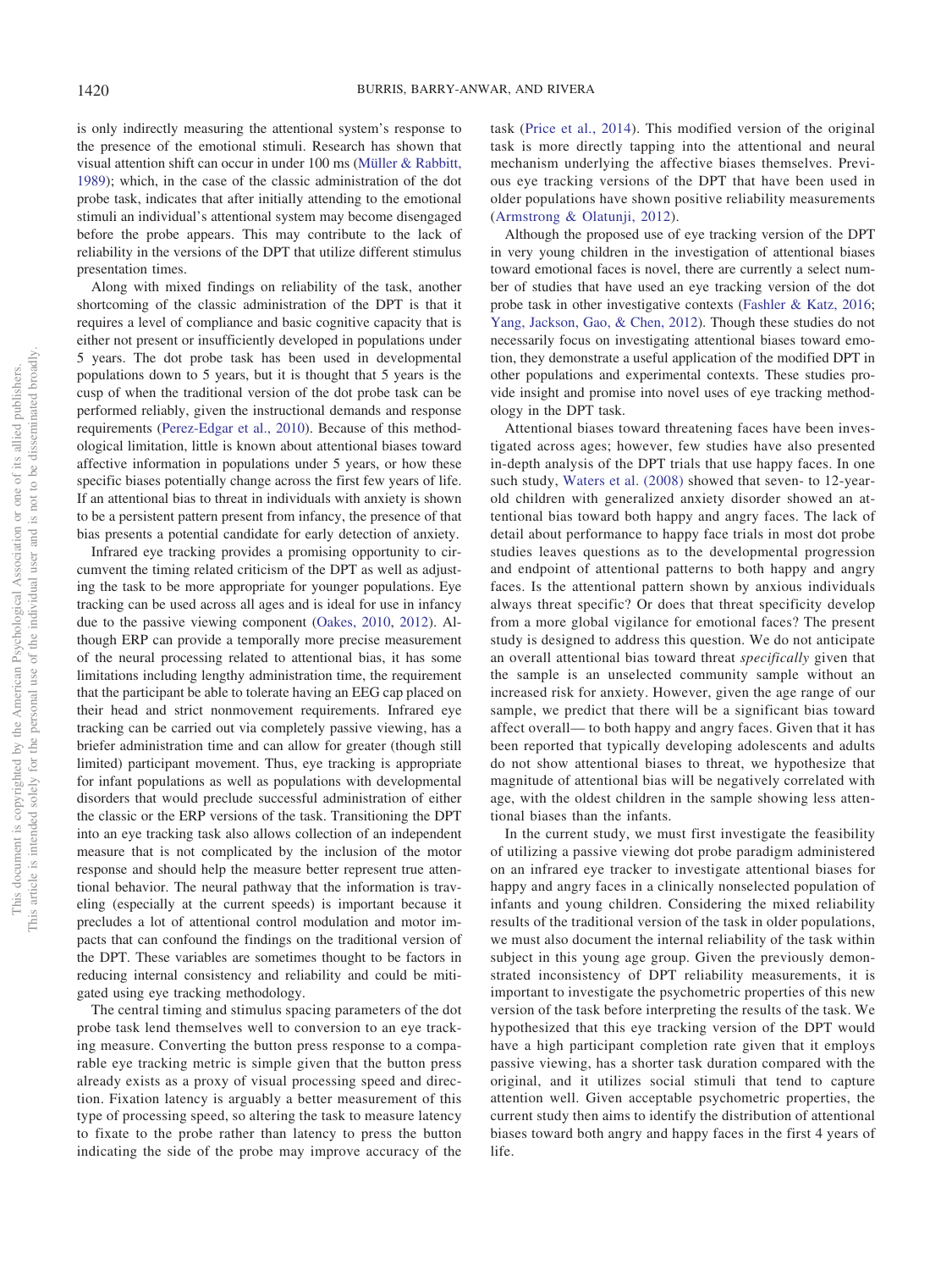# **Method**

#### **Participants**

A total of 128 children were recruited for the current study. Twelve children were excluded from the final sample, seven for bias scores that qualified as outliers (greater or less than three standard deviations away from the mean), five for fussiness before the task was administered and five for providing data on an insufficient number of trials (less than 20% or 16 total trials). The excluded participants did not differ from the larger sample on age, gender or ethnicity. A total of 111 children (47 female) between the ages of 9 months and 48 months (mean age  $= 23$  months 12 days; range = nine months 13 days—48 months 28 days) made up the final sample in the current study. Sixty-eight of the participants were Caucasian, four were Asian, four were African American, 35 identified with multiple races, and race was not reported for two participants. Across these racial groups, seven were reported to be Hispanic. Fifty-nine percent of the mothers had earned at least a bachelor's degree. Children were recruited through letters to families in surrounding areas around Davis, California and were given a certificate and a children's book for participating in the study. The Institutional Review Board of UC Davis approved the experimental protocol, and informed consent was obtained from a parent or caregiver of each participant.

During the visit parents completed a demographic form and an age appropriate version of the Carey Temperament Scales (CTS). These scales were selected for the current project given the age range with which the scales reliably measure temperament and the wide age range of our study population. There are five different versions of the CTS, each appropriate for a different age range between 1-month and 12-years and each standardized to measure the same nine temperament subscales: activity, rhythmicity, approach, adaptability, intensity, mood, persistence, distractibility and threshold. We utilized the Revised Infant Temperament Questionnaire, which is appropriate for 4-to-11-month-old infants, the Toddler Temperament Scale which is appropriate for 1-and-2 year-old children and the Behavioral Style Questionnaire, which is appropriate for 3-to-7-year-old children.

## **Apparatus**

Stimuli were presented on a 17-inch Tobii 1750 LCD binocular eye tracker (1,280  $\times$  1,024 pixels resolution) to record infants' fixations during the task. Eye tracking data were collected at a sample rate of 50 Hz. The average accuracy of the recorded eye coordinates was about 0.5°, which is approximately 0.5 cm at a viewing distance of 60 cm. The average accuracy in timing was 25–35 ms. Drifts are compensated with an average error of 0.5°. When one eye could not be measured, data from the other eye were used to determine the gaze coordinates. The recovery time to full tracking ability after an offset was about 100 ms. Fixations were defined using the Tobii fixation filter, such that maximum angle between fixations was 0.5° and fixations had to be longer than 60 ms. Video stimuli were created using iMovie and were displayed using Tobii Studio. A standard five-point Tobii calibration was completed for all participants. Recalibration occurred if any single point was missed and the task was not started until all 5 points had a successful calibration.

### **Stimuli**

For the sake of experimental control considering the major task response modification, timing parameters of the modified DPT were consistent with other dot probe tasks that have been completed with young populations [\(Perez-Edgar et al., 2010\)](#page-9-20). The dot probe task was presented in two blocks, each consisting of 40 trials (See [Figure 1](#page-3-0) for task details). The task began with a 1,000-ms central fixation cross, followed by a 500-ms face pairing that was followed immediately by a 1,500-ms asterisk probe that appeared in the same spatial location as one of the previous faces (see [Figure 1\)](#page-3-0). There were three categories of face pairings: 31 angry paired with neutral, 32 happy paired with neutral, and 17 neutral paired with neutral. Expressions were modeled by 28 different actors from the NimStim stimulus set [\(Tottenham et](#page-9-24) [al., 2009\)](#page-9-24). The angry, happy, neutral closed mouth images of 14 male and 14 female Caucasian, African American and Asian faces were used. Images were trimmed so that all hair was edited off the image leaving a standardized oval space filled with only the face of the actor. Identity, sex and race of the face as well as emotion and probe side were all randomized. A trial was identified as congruent if the probe appeared in the same location as the immediately preceding emotional face, and incongruent if it appeared on the opposite side of the screen (in the same place as the preceding neutral face). Trail congruency was counterbalanced and randomized throughout the task.

#### **Data Analysis**

A trial was included in the analysis if the participant fixated the probe during the 1,500-ms probe presentation time. An overall bias score was calculated for each participant by subtracting the average latency to fixate to the asterisk probe on congruent trials from the average latency to fixate to the asterisk probe on incongruent trials. A positive value thus represented a vigilance for or bias toward the emotional face, a score around zero indicated no bias toward the emotional face and a negative score indicating a bias away from or an avoidance of the emotional face.

Given the wide age range of the current study, analyses were carried out using age as a continuous variable and again with age



<span id="page-3-0"></span>*Figure 1.* Trial sequence of the dot probe task. Error bars represent standard errors.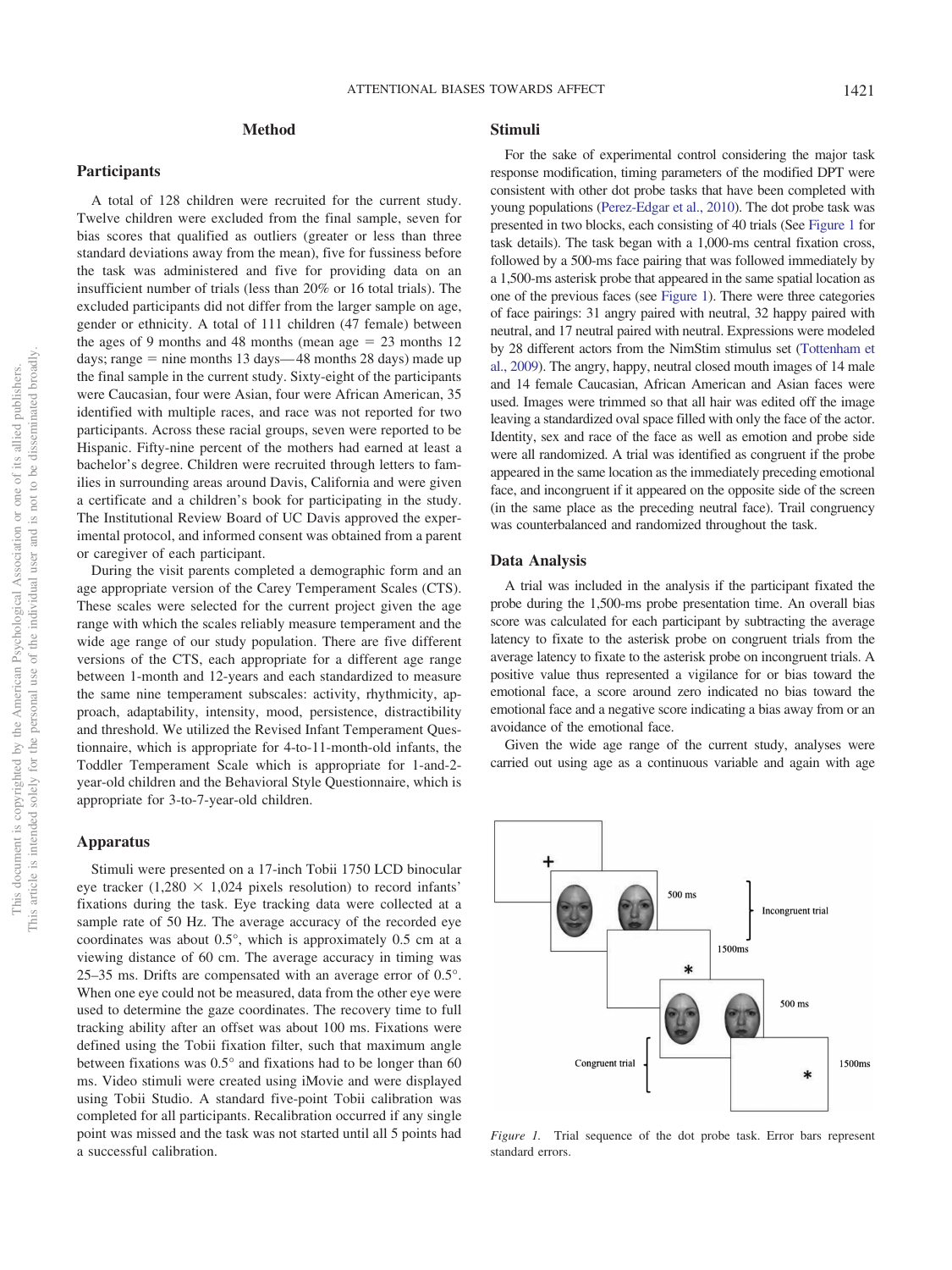treated as a categorical variable to investigate not only any effects related to continuous development, but the potential presence of changes by developmental stages giving the vast development that occurs across the first four years of life. The sample was separated into three age groups representing the youngest, middle and oldest children in the sample. This age breakdown is presented in [Table 1.](#page-4-0)

Infants were also grouped based on their bias patterns, with individuals with a score above 40 being placed into a "biased towards" group, those with a score between 40 and  $-40$  being placed into a "no bias" group and those with a score less than  $-40$  being placed into a "biased away" group [\(Perez-Edgar et al., 2010\)](#page-9-20). Given the novel dependent measure, we chose to define these cutoffs based on similar cutoffs from previous versions of the task [\(Perez-Edgar et al., 2011\)](#page-9-25). A tercile split of the threat vigilance group's mean bias scores in [Perez-Edgar et al. \(2011\)](#page-9-25) resulted in a cutoff of 40. Therefore, we centered our groups at zero to investigate the magnitude of the scores in either the biased or the avoidant direction, with scores between  $-40$  and  $40$  indicating no significant difference from zero and scores above 40 and below  $-40$  indicating a bias toward or away from the emotion, respectively. Infants were grouped based on these parameters to angry and happy trials separately to investigate possible differences in affective biases.

## **Results**

#### **Reliability Analysis**

On average, participants successfully fixated the probe on 68.7 out of 80 trials or on 85.88% of the task. Number of trials completed was positively correlated with age  $r(109) = 0.32$ ,  $p <$ .001, with the older children contributing more trials than the youngest participants. Regardless of this correlation, all age groups completed an average of greater than 80% of the total trials, showing that although age is related to completion percentage, adequate completion of the task is not contingent on age. See [Table](#page-4-0) [1](#page-4-0) for a breakdown of number of trials completed per age group.

To measure internal consistency on the modified DPT, within subject split-half correlations were calculated. Split-half correlations have been reported for multiple versions of the dot probe with similar number of trials before [\(Brown et al., 2013,](#page-8-17) [Schmukle, 2005\)](#page-9-16). Split-half methodology was selected to investigate how individuals' performance on similar types of trials correlated within each individual's task session, rather than investigating correlations between individuals. Correlations were calculated separately for congruent and incongruent trials. All trials in which the participant never fixated on the probe were excluded from the calculations. This resulted in individual participants providing latencies to detect the probe on a range between 18 and 30 congruent trials and 20 – 48 incongruent trials with an average number of 26.68 congruent trials (out of a total of 31) and 40.87 incongruent trials (out of a total of 49). The proportion (out of the total number of trials of the type) of congruent and incongruent trials was not significantly different,  $t(109) = 1.83$ ,  $p = .07$ ,  $d = 0.24$ .

These latencies were randomized within subject to prevent any possible trial order effect and were separated into two equal halves. When there was an unequal amount of trials a single latency value was selected at random and deleted. The two halves were then correlated with one another. Those correlation values were averaged across all participants, and those averages were corrected for length using the Spearman–Brown formula. The average correlation coefficient for the total sample on congruent trials was  $r =$ .50,  $p < .001$  and was  $r = .41$ ,  $p < .001$  for incongruent trials. Although both were significantly correlated, a paired samples *t* test revealed that the correlation values between the two halves of congruent trials were significantly greater than the correlation values between the two halves of incongruent trials  $t(110) = 3.70$ ,  $p < .001$ ,  $d = .66$ . Age was not correlated with reliability correlation values for either congruent,  $r = -.05$ ,  $p > .05$  or incongruent,  $r = .04$ ,  $p > .05$  trials.

## **Task Performance**

Group mean and standard deviation values for bias toward angry and happy faces are presented in [Table 1.](#page-4-0) To investigate group level performance on the task, average bias scores to happy and angry faces were directly compared. There was not a significant difference between the samples' average bias scores to the two emotion conditions,  $t(110) = .52$ ,  $p = .61$ . The group level bias to angry faces was significantly greater than zero,  $t(110) = 4.54$ ,  $p <$ .001, as was the bias toward happy faces,  $t(110) = 3.69$ ,  $p < .001$ . Bias toward happy and angry faces was not significantly correlated,  $r = -.18$ ,  $p > .05$ . Age in months (as a continuous variable) was not significantly correlated with either happy bias or angry bias. After grouping the children by age into three equally sized age groups, a repeated measures analysis of variance (ANOVA) showed no main effects of emotion or age group and no interaction, indicating that the biases toward emotion did not systematically differ by age. There was no significant difference between genders for either angry or happy bias scores ( $p_s$   $> .05$ ).

Although the bias scores did not change with age, the raw fixation speeds on incongruent and congruent trials were themselves negatively correlated with age. The average latency to

<span id="page-4-0"></span>Table 1 *Number of Trials and Performance to Emotion by Age Group*

|                                                                                                                        | Age range                                                                              | Number of trials                                             |                                          |                                                                    | Angry bias                                                                           | Happy bias                                                        |                                                                                      |
|------------------------------------------------------------------------------------------------------------------------|----------------------------------------------------------------------------------------|--------------------------------------------------------------|------------------------------------------|--------------------------------------------------------------------|--------------------------------------------------------------------------------------|-------------------------------------------------------------------|--------------------------------------------------------------------------------------|
| Participants                                                                                                           | $M$ (range)                                                                            | M(SD)                                                        | Range                                    | M(SD)                                                              | Range                                                                                | M(SD)                                                             | Range                                                                                |
| Whole group $(N = 111)$<br>Younger age group $(N = 35)$<br>Middle age group ( $N = 36$ )<br>Older age group $(N = 40)$ | 23.27 (9.13–49.14)<br>$11.21(9.13 - 13.29)$<br>20.15 (15.20–24.28)<br>38.08 (25–49.14) | 68.66 (9.57)<br>65.26 (10.99)<br>67.42(9.67)<br>72.75 (6.34) | 37–80<br>$40 - 80$<br>$37 - 80$<br>58–80 | 42.14 (97.72)<br>34.95 (104.90)<br>50.17 (105.81)<br>41.22 (84.77) | $-179.81 - 248.50$<br>$-179.81 - 223.32$<br>$-117.17 - 248.50$<br>$-141.60 - 194.12$ | 34.70 (99.19)<br>50.63 (108.68)<br>26.36 (89.98)<br>28.27 (99.25) | $-194.07 - 253.34$<br>$-194.07 - 223.74$<br>$-128.20 - 226.72$<br>$-179.95 - 253.34$ |

*Note.*  $Age = months days$ .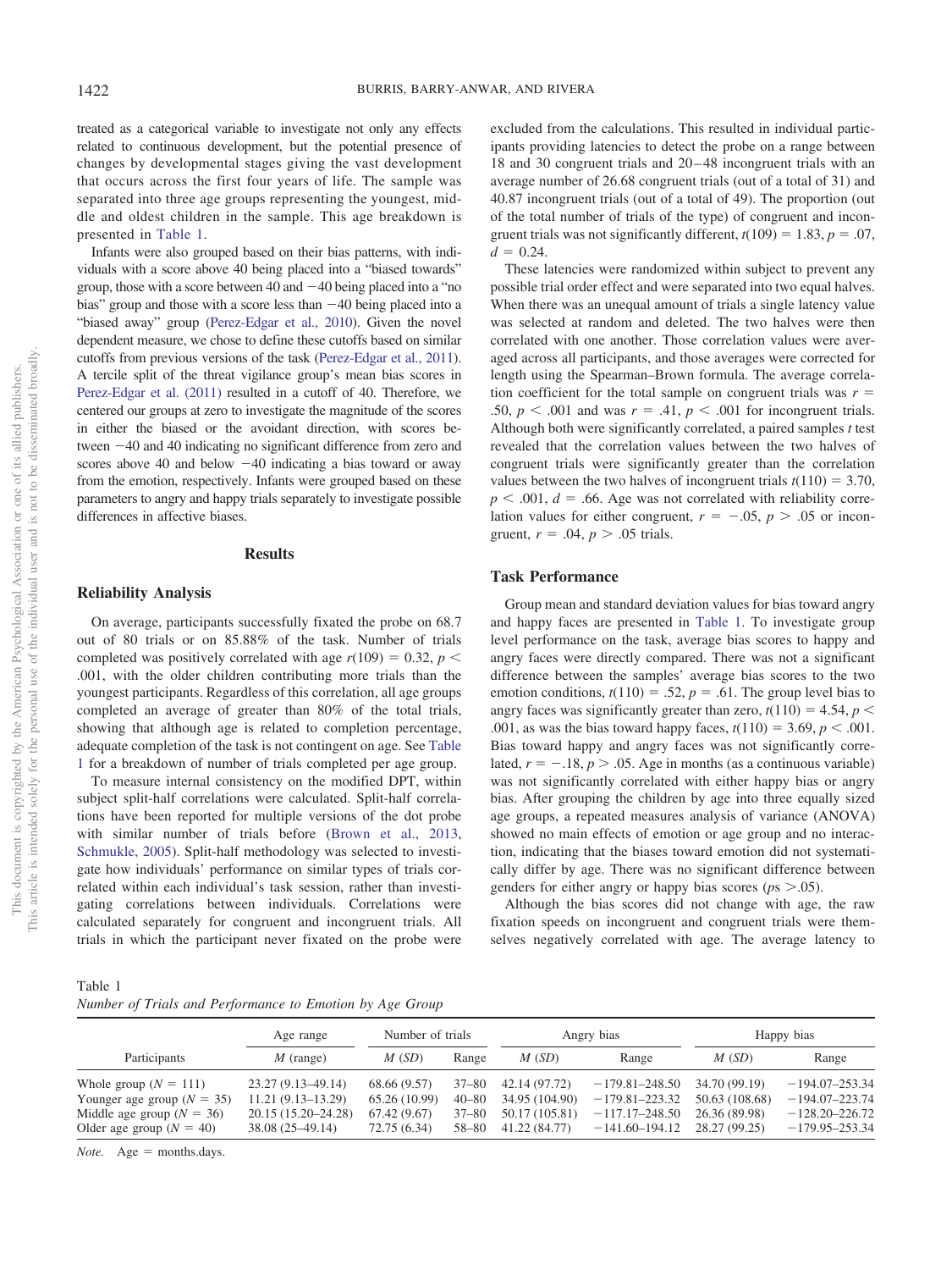congruent trials (the trials in which the emotional faces and the probes are on the same side) were negatively correlated with age,  $r = -.30, p = .001$  and the average latency to incongruent trials (the trials in which the emotional faces and the probes are on opposite sides) was negatively correlated with age,  $r = -.38$ ,  $p <$ .00. These correlations indicate that the older children have faster latencies overall. The latencies on congruent and incongruent trials were highly positively correlated,  $r = .72$ ,  $p < .00$ , showing good internal consistency for the task. This also provides support for using the traditional bias score, which is a difference score between latencies on incongruent and congruent trials, which will standardize this age difference across this wide age range so the magnitude of the initial latencies is not the variable being use, but, more correctly, the difference between the incongruent and congruent trails' latencies.

To investigate the variability in the continuous bias scores, temperamental profiles were measured using the Carey Temperament Scales [\(Carey & McDevitt, 1995\)](#page-8-18). No significant correlations were found between the *Z* scores for each temperament subscale and either happy or angry bias scores (all  $p_s > 0.05$ ). Similarly, no differences were found between *Z* scores for all nine temperament subscales when compared between bias categories for both happy and angry trials (all  $Fs < 1$ ). When investigating across the whole sample, only the Activity subscale was correlated with age,  $r = .25$  $(p < .05)$ . [Table 2](#page-5-0) presents mean and standard deviations value for each subscale of the Carey Temperament Scales.

A great amount of variability exists in the current sample, making it challenging to interpret analyses that utilize mean values. This variability in bias scores can be seen in [Figure 2.](#page-6-0) To mitigate for this large sample variability, and to further investigate performance on the task, a chi-square analysis was carried out with the proportion of the sample falling into each bias group (away, toward, no bias) compared with chance distribution for both happy and angry face trials. These bias score distributions can be seen for happy trials in [Table 3](#page-6-1) and for angry trials in [Table 4.](#page-6-2) This analysis revealed significant biases for both happy,  $\chi^2(2, N = 111)$  = 18.04,  $p < .001$ ,  $r = .40$ ,  $d = .88$ , and angry,  $\chi^2(2, N = 111) =$ 18.42,  $p < .001$ ,  $r = .41$ ,  $d = .89$ , face trials. This indicates that a significant proportion of the sample is showing a bias toward these affective faces in the context of the passive viewing eye tracking task.

<span id="page-5-0"></span>Table 2

| Mean (Standard Deviation) Z Scores for the Subscales of the |  |  |  |
|-------------------------------------------------------------|--|--|--|
| Carey Temperament Scales                                    |  |  |  |

| Subscale        | M(SD)       |
|-----------------|-------------|
| Activity        | .18(.85)    |
| Rhythmicity     | .19(.90)    |
| Approach        | .20(.98)    |
| Adaptability    | .07(.97)    |
| Intensity       | $-.15(.83)$ |
| Mood            | .01(1.04)   |
| Persistence     | .49(.88)    |
| Distractibility | .01(.92)    |
| Mood            | $-.30(.91)$ |
|                 |             |

#### **Secondary Analyses**

Once the primary analysis of latency to fixate on the probe was completed, an additional exploratory analysis was performed to investigate looking behavior to the face pairings themselves. Although the current timing parameters for the face pairings (500 ms) are rapid for a detailed analysis of looking behavior, we conducted the analyses to investigate any relation between looking patterns to the faces and looking to the subsequent probe. Each trial for each participant was analyzed for whether the individual was primarily fixating the neutral or the emotional face (either happy or angry depending on trial type) during the brief (500 ms) presentation of the face pairing. Mean looking times on trials in which participants either fixated the emotional or the neutral face, separated by trial type (angry or happy) are presented in [Table 5.](#page-7-0) Importantly, no significant correlations were found between time fixating either the emotional or neutral faces and bias scores to the probe (all *p*s .05). This indicates that actual visual fixation to the 500-ms face pairings is not directly related to latency to the probe at the current presentation speed.

To further explore time fixating the faces, we performed a repeated measures ANOVA with two within-subjects factors: trial type (angry or happy) and the face the child fixated (neutral or emotional) and two between-subjects factors: gender (male or female) and age group (younger, middle, or older). There was a significant main effect of trial type,  $F(1, 109) = 12.29$ ,  $p = .00$ ,  $\eta_p^2 = .11$ , and a significant trial type by gender interaction, *F*(1, 109) = 15.28,  $p = .00$ ,  $\eta_p^2 = .13$ . Post hoc independent-samples *t* tests revealed that when comparing angry trials to happy trials, females (but not males) spent significantly more time fixating the angry faces than the happy faces,  $t(90) = 2.36$ ,  $p = .02$ , and fixating the neutral faces on angry trials than the neutral faces on happy trials,  $t(90) = 3.03, p < .00$ , (see [Figure 3\)](#page-7-1). This indicates that regardless of which face the females are fixating on a given trial, overall they are looking for a greater amount of time on angry trials than on happy trials, although males are looking comparably to both faces on both angry and happy trials.

## **Discussion**

## **Reliability**

The first goal of the current study was to investigate the feasibility of modifying the dot probe task into an infrared eye tracking task that is appropriate for use in infancy and toddlerhood. We showed that this modified version of the task (removing the button press response and replacing it with latency to visually fixate on the probe) was successfully completed across all ages tested, validating the feasibility of administration of this version of the task to young populations. Although participants completed more trials of the task as they got older, the group as a whole, regardless of age completed on average 85% of the task (68.66/80 possible trials), and all age groups completed on average greater than 80%. At a group level the measure showed acceptable internal consistency with significant split-half correlations for both congruent and incongruent trials. This indicates that children are performing similarly on similar types of trials throughout the task. Keeping in mind that these types of attentional biases have been linked to anxiety, investigating split-half correlations within subjects is a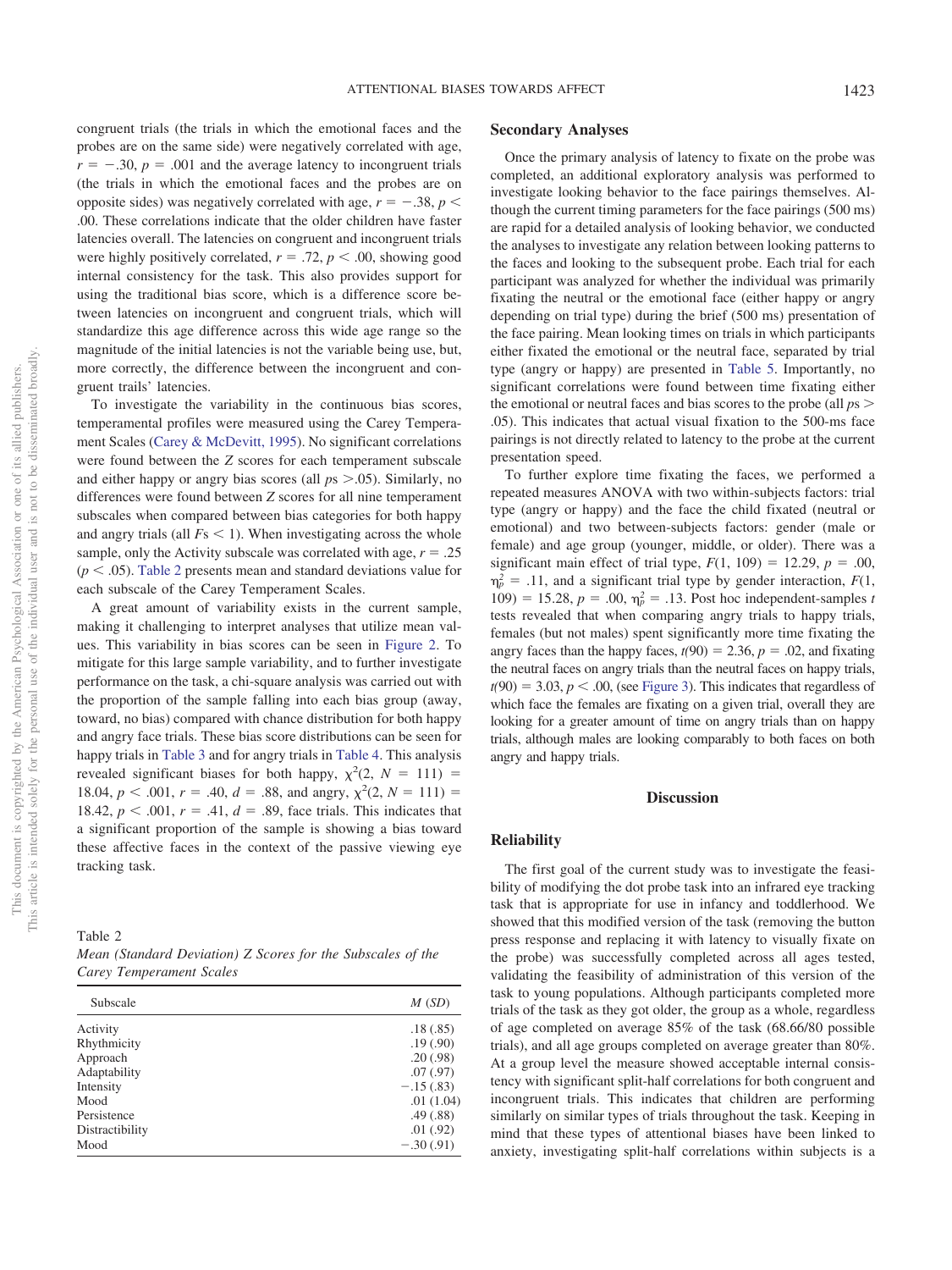



<span id="page-6-0"></span>*Figure 2.* Emotion bias scores by age. Error bars represent standard errors.

better way to examine the reliability of the task than investigating correlations of performance between subjects who are expected to exhibit individual differences on the measure. Although significant correlations were observed for both congruent and incongruent trials, congruent trials showed a significantly higher split-half reliability correlation. This is perhaps not surprising given that over half of the sample was attentionally biased toward the emotional faces, so that trials in which the emotional faces are priming the location of the probe will have more consistent performance and thus show a higher correlation between trials. By contrast, the incongruent trials, although still showing a significant correlation between trials, are not as highly correlated as incongruent trials, given that there is no systematic priming for the location of the upcoming probe.

These results indicate that eye tracking can be a reliable and successful method with which to measure attentional biases using

<span id="page-6-1"></span>Table 3 *Distribution of Sample into Bias Groups for Happy Trials*

| Variable    | Happy bias | No bias      | Happy avoidance |
|-------------|------------|--------------|-----------------|
| Total N     | 56         | 29           | 26              |
| Average age | 22.08      | 24.18        | 26.20           |
| Age range   | 9.13-49.14 | 9.14 - 49.05 | 9.13-49.11      |
| Gender      | 22/34      | 12/17        | 13/13           |

 $Note.$  Sex = female/male;  $Age = months days.$ 

the DPT. The timing of the task (less than 3 min) was great enough to provide a large number of trials while remaining brief enough to make the task appropriate for use in infancy. The development of the modified eye tracking version of the DPT will allow for an expansion of research on attentional biases toward emotion in very young populations and possibly research into the developmental etiology of anxiety.

## **Task Performance**

The second goal of the current study was to investigate how young children would perform on this modified version of the dot probe task given that DPT performance has never been reported for children less than 5 years of age. The current sample of typically developing children ages 9 to 48 months showed no significant difference between attentional patterns to trials with

<span id="page-6-2"></span>

| Table 4                                                  |  |  |  |
|----------------------------------------------------------|--|--|--|
| Distribution of Sample into Bias Groups for Angry Trials |  |  |  |

| Variable    | Angry bias | No bias    | Angry avoidance |
|-------------|------------|------------|-----------------|
| Total $N$   | 59         | 28         | 24              |
| Average age | 23.28      | 25.18      | 21.25           |
| Age range   | 9.13-49.11 | 9.21-47.26 | 9.13-49.14      |
| Gender      | 25/34      | 11/17      | 11/13           |

 $Note.$  Sex = female/male;  $Age = months days.$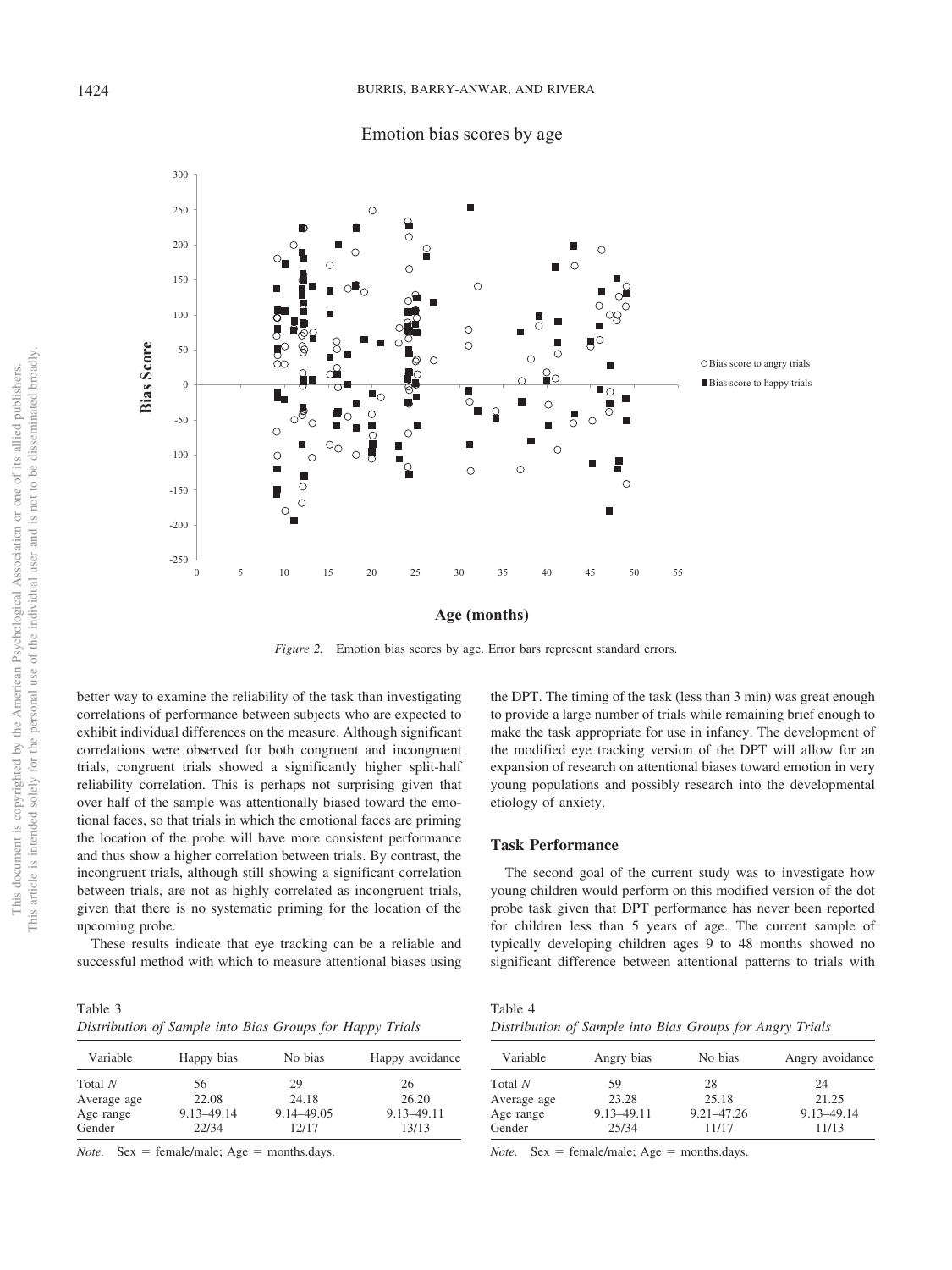<span id="page-7-0"></span>

| Table 5                                                  |  |  |  |
|----------------------------------------------------------|--|--|--|
| Mean (Standard Deviation) for Looking Durations to Faces |  |  |  |

| Participants | Looking to angry<br>face | Looking to happy<br>faces | Looking to neutral faces<br>on angry trials | Looking to neutral faces<br>on happy trials |
|--------------|--------------------------|---------------------------|---------------------------------------------|---------------------------------------------|
| Whole group  | 395.68 (80.55)           | 380.21 (71.36)            | 390.08 (71.11)                              | 368.86 (78.95)                              |
| Females      | 402.58 (76.66)           | 367.12 (68.28)            | 397.12 (71.59)                              | 345.76 (91.62)                              |
| Males        | 390.27 (83.71)           | 390.39 (72.63)            | 384.47 (70.84)                              | 387.27 (62.05)                              |

angry faces versus trials with happy faces, though both differ significantly from nonemotional trials. The biases to both angry trials and happy trials significantly differed from zero indicating that for both emotions participants were faster to visually detect the probe on congruent rather than incongruent trials. This indicates that a significant proportion of the sample's attention was drawn toward the emotional face when it was present. Evidence has been presented in the literature that indicates a lack of attentional bias toward affect in populations over age five that are not at risk for developing anxiety [\(Bar-Haim et al.,](#page-8-5) [2007\)](#page-8-5). The current data, demonstrating that a significant proportion of 9-month-old to 4-year-old children show attentional biases toward emotion, provides support for the theory that general attentional biases toward emotion are present in a large percent of the population early on. What remains to be seen is whether people's biases will lessen as they age, and whether the individuals whose bias toward threat specifically remains stable are at greater risk for developing anxiety [\(Kindt & van den](#page-9-15) [Hout, 2001\)](#page-9-15). The sample presented here is part of a longitudinal study measuring change in attentional biases toward affect through early childhood, and its link to anxiety symptomology, to better address these questions.

Although a significant proportion of the current sample fell into the "bias towards" emotion group, there was a significant amount of variability in the sample. This variability provides a key opportunity to investigate individual differences on attentional biases toward emotion. Previous research has shown that temperamental variables linked to behavioral inhibition are related to attention biases toward threat [\(Perez-Edgar et al., 2010,](#page-9-20) [2011\)](#page-9-25). [Perez-Edgar](#page-9-25) [et al. \(2011\)](#page-9-25) showed that attention bias to threat moderates the relationship between a behavioral inhibited temperament and social withdrawal in early childhood. The current investigation failed to find a direct relation between temperamental variables and attentional biases to either angry or happy faces in this young sample, but given the indirect role between attention bias, temperament and anxiety outcomes reported in [Perez-Edgar et al. \(2011\),](#page-9-25) we believe that temperament may still be a useful variable in understanding the attentional bias variability in the current dataset. It is possible that the relationship between these variables is not linear and additional longitudinal data linking temperament and attentional biases collected in infancy to later anxiety outcomes will be crucial to fully unpack the variability in bias scores on this modified DPT. Although the current study presents cross-sectional data, these data lend support to the idea that attentional biases toward emotional faces are stable across the first few years of life. Our ongoing longitudinal follow up of the current sample will shed greater light on the developmental trajectories of these types of attentional biases toward angry and happy faces. It is possible that with development these biases resolve, as [Kindt et al. \(1997\)](#page-8-11) has hypothesized typically developing children learn to inhibit this bias as they develop and gain more advanced social abilities to draw upon. So as a child develops through middle childhood, into



<span id="page-7-1"></span>*Figure 3.* Average looking times to emotional and neutral faces. Error bars represent standard errors. Asterisks in this figure indicates  $p < .05$ .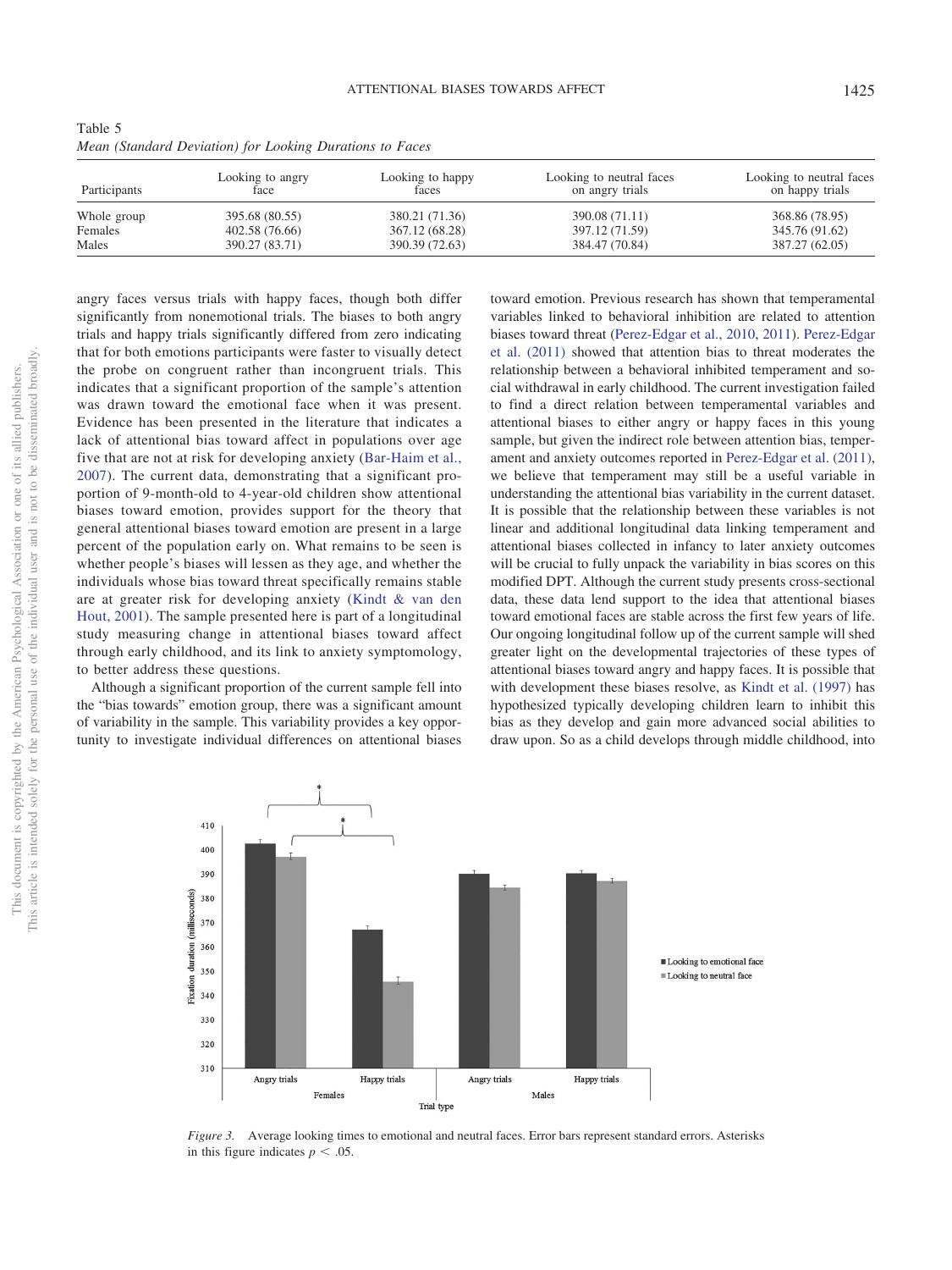adolescence and then throughout adulthood, emotion-processing abilities become more flexible and environmentally dependent [\(Lepännen & Nelson, 2009\)](#page-9-2), but the current sample has an insufficient age range to directly investigate this question.

#### **Secondary Analyses**

The patterns in looking to the faces were not predictive of response latencies to the probes. Indeed, given the rapid speed of the face presentation, this is not all together surprising, Although it may continue to be valid to analyze looking to the faces on this new modified version of the DPT, the current study supports the traditional analytical approach of looking at latencies to the probe as the most informative metric for use with this novel, modified version of the task. Although visual attention to the presence of the face during the 500-ms presentation time is important in this task, actual visual fixation to the emotional stimuli is not. It seems that there is an overall effect of implicit attentional being drawn toward the emotional faces regardless of whether visual fixation upon the emotional face occurs.

The patterns that emerged with gender differences in attentional allocation to these rapidly presented faces indicate that females show a greater vigilance in the presence of angry faces than in the presence of happy faces. By contrast, males are showing this vigilance in the presence of both angry and happy faces. This seems to indicate a threat-specific vigilance in the female participants. Despite these differences in initial looking to the rapidly presented faces, however, no gender differences were observed in the latency-to-probe data.

Although the current study provides important validation measures of a new version of the DPT that will expand the literature for investigating attentional biases' impact on development, there are a number of limitations of the current work. Although the overall sample size is large for a study on young children, the sample sizes of each of the age groups is small and could be obscuring possible age effects. Future studies using this task (which has in the present paper been validated for use in infants as young as 9 months) should compare larger groups of infants at various age bands.

This early investigation of attentional biases toward both threatening and happy faces is a key step toward understanding the development of attentional biases toward emotion that have been linked to the etiology of anxiety in older populations. Shedding light upon these processes earlier in development can potentially provide an opportunity for early intervention to alter the outcome of anxiety in individuals who show a specific attentional bias toward threat. The current study shows that the DPT, a task that has classically been used to identify attentional biases toward threatening stimuli in the environment, can be successfully modified for use in younger populations and can provide insight into attention patterns toward emotionally salient information in the environment.

#### **References**

- <span id="page-8-4"></span>Adolphs, R. (2002). Neural systems for recognizing emotion. *Current Opinion in Neurobiology, 12,* 169 –177. [http://dx.doi.org/10.1016/](http://dx.doi.org/10.1016/S0959-4388%2802%2900301-X) [S0959-4388\(02\)00301-X](http://dx.doi.org/10.1016/S0959-4388%2802%2900301-X)
- <span id="page-8-15"></span>Armstrong, T., & Olatunji, B. O. (2012). Eye tracking of attention in the affective disorders: A meta-analytic review and synthesis. *Clinical Psy-*

*chology Review, 32,* 704 –723. [http://dx.doi.org/10.1016/j.cpr.2012.09](http://dx.doi.org/10.1016/j.cpr.2012.09.004) [.004](http://dx.doi.org/10.1016/j.cpr.2012.09.004)

- <span id="page-8-8"></span>Bar-Haim, Y. (2010). Research review: Attention bias modification (ABM): a novel treatment for anxiety disorders. *Journal of Child Psychology and Psychiatry, 51,* 859 – 870. [http://dx.doi.org/10.1111/j.1469-](http://dx.doi.org/10.1111/j.1469-7610.2010.02251.x) [7610.2010.02251.x](http://dx.doi.org/10.1111/j.1469-7610.2010.02251.x)
- <span id="page-8-5"></span>Bar-Haim, Y., Lamy, D., Pergamin, L., Bakermans-Kranenburg, M. J., & van IJzendoorn, M. H. (2007). Threat-related attentional bias in anxious and nonanxious individuals: A meta-analytic study. *Psychological Bulletin, 133,* 1–24. <http://dx.doi.org/10.1037/0033-2909.133.1.1>
- <span id="page-8-17"></span>Brown, H. M., McAdams, T. A., Lester, K. J., Goodman, R., Clark, D. M., & Eley, T. C. (2013). Attentional threat avoidance and familial risk are independently associated with childhood anxiety disorders. *Journal of Child Psychology and Psychiatry, 54,* 678 – 685. [http://dx.doi.org/10](http://dx.doi.org/10.1111/jcpp.12024) [.1111/jcpp.12024](http://dx.doi.org/10.1111/jcpp.12024)
- <span id="page-8-18"></span>Carey, W. B., & McDevitt, S. C. (1995). *Coping with children's temperament: A guide for professionals*. New York, NY: Basic Books.
- <span id="page-8-14"></span>Carlson, J. M., Reinke, K. S., & Habib, R. (2009). A left amygdala mediated network for rapid orienting to masked fearful faces. *Neuropsychologia, 47,* 1386 –1389.
- <span id="page-8-6"></span>Daleiden, E. L., & Vasey, M. W. (1997). An information-processing perspective on childhood anxiety. *Clinical Psychology Review, 17,* 407– 429. [http://dx.doi.org/10.1016/S0272-7358\(97\)00010-X](http://dx.doi.org/10.1016/S0272-7358%2897%2900010-X)
- <span id="page-8-3"></span>de Haan, M., Belsky, J., Reid, V., Volein, A., & Johnson, M. H. (2004). Maternal personality and infants' neural and visual responsivity to facial expressions of emotion. *Journal of Child Psychology and Psychiatry, 45,* 1209 –1218. <http://dx.doi.org/10.1111/j.1469-7610.2004.00320.x>
- <span id="page-8-10"></span>Ehrenreich, J. T., & Gross, A. M. (2002). Biased attentional behavior in childhood anxiety: A review of theory and current empirical investigation. *Clinical Psychology Review, 22,* 991–1008. [http://dx.doi.org/10](http://dx.doi.org/10.1016/S0272-7358%2801%2900123-4) [.1016/S0272-7358\(01\)00123-4](http://dx.doi.org/10.1016/S0272-7358%2801%2900123-4)
- <span id="page-8-0"></span>Farroni, T., Massaccesi, S., Menon, E., & Johnson, M. H. (2007). Direct gaze modulates face recognition in young infants. *Cognition, 102,* 396 – 404. <http://dx.doi.org/10.1016/j.cognition.2006.01.007>
- <span id="page-8-16"></span>Fashler, S. R., & Katz, J. (2016). Keeping an eye on pain: Investigating visual attention biases in individuals with chronic pain using eyetracking methodology. *Journal of Pain Research, 9,* 551–561. [http://dx](http://dx.doi.org/10.2147/JPR.S104268) [.doi.org/10.2147/JPR.S104268](http://dx.doi.org/10.2147/JPR.S104268)
- <span id="page-8-7"></span>Hadwin, J. A., Garner, M., & Perez-Olivas, G. (2006). The development of information processing biases in childhood anxiety: A review and exploration of its origins in parenting. *Clinical Psychology Review, 26,* 876 – 894. <http://dx.doi.org/10.1016/j.cpr.2005.09.004>
- <span id="page-8-9"></span>Hakamata, Y., Lissek, S., Bar-Haim, Y., Britton, J. C., Fox, N. A., Leibenluft, E.,... Pine, D. S. (2010). Attention bias modification treatment: A meta-analysis toward the establishment of novel treatment for anxiety. *Biological Psychiatry, 68,* 982–990.
- <span id="page-8-1"></span>Happé, F., & Frith, U. (2014). Annual research review: Towards a developmental neuroscience of atypical social cognition. *Journal of Child Psychology and Psychiatry, 55,* 553–577. [http://dx.doi.org/10.1111/jcpp](http://dx.doi.org/10.1111/jcpp.12162) [.12162](http://dx.doi.org/10.1111/jcpp.12162)
- <span id="page-8-2"></span>Hoehl, S. (2014). Emotion processing in infancy. In K. H. Lagattuta (Ed.), *Children and emotion: New insights into developmental affective sciences* (pp. 1–12). Basel, Switzerland: Karger.
- <span id="page-8-13"></span>Kappenman, E. S., Farrens, J. L., Luck, S. J., & Proudfit, G. H. (2014). Behavioral and ERP measures of attentional bias to threat in the dotprobe task: Poor reliability and lack of correlation with anxiety. *Frontiers in Psychology, 5,* 1368.
- <span id="page-8-11"></span>Kindt, M., Bierman, D., & Brosschot, J. F. (1997). Cognitive bias in spider fear and control children: Assessment of emotional interference by a card format and a single-trial format of the Stroop task. *Journal of Experimental Child Psychology, 66,* 163–179. [http://dx.doi.org/10.1006/](http://dx.doi.org/10.1006/jecp.1997.2376) [jecp.1997.2376](http://dx.doi.org/10.1006/jecp.1997.2376)
- <span id="page-8-12"></span>Kindt, M., Brosschot, J. F., & Everaerd, W. (1997). Cognitive processing bias of children in a real life stress situation and a neutral situation.